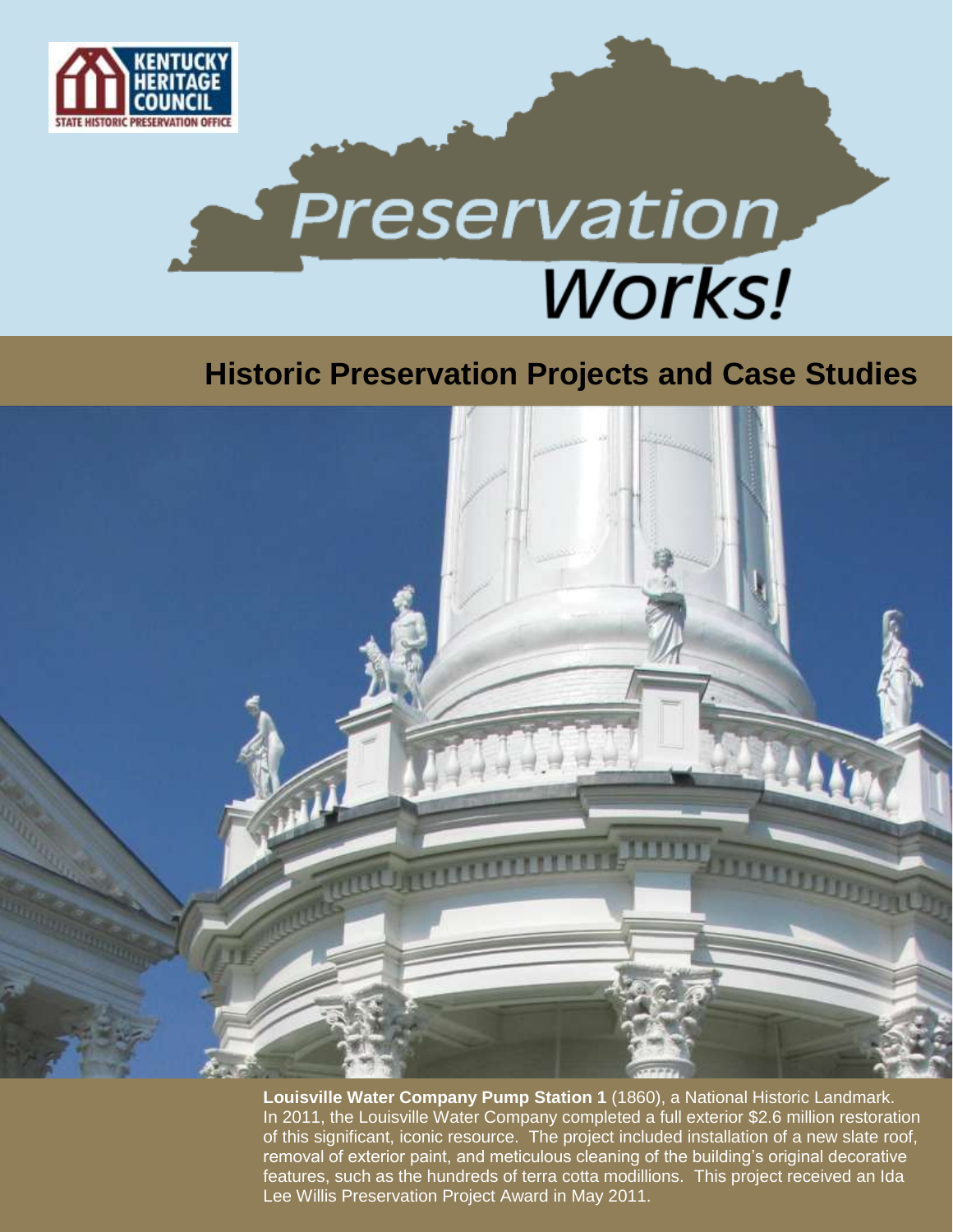# *Preservation Works!*

#### **CONTENTS**

|                                                                                                                                         | Pages                 |
|-----------------------------------------------------------------------------------------------------------------------------------------|-----------------------|
| HP Tax Credits 3-5<br>CLG Program<br>Main Street Program<br>Jobs & Training<br>Energy Efficiency<br>Site Protection<br>State HP Plan 10 | 5<br>6<br>7<br>8<br>9 |
| TIFAY                                                                                                                                   |                       |









**What do new jobs, millions in public-private investment, and historic properties have in common?**

> **Together, they're revitalizing communities across Kentucky.**

#### **Did you know?**

In Kentucky, a million dollars spent on the rehabilitation of a historic building ultimately adds **\$730,000 in household income to our state's economy**. That"s \$95,000 more than a million dollars spent on new construction.

Source: Donavan Rypkema, Principal of PlaceEconomics

In 2009 alone, the Federal Rehabilitation Tax Credit Program generated 70,000 jobs and leveraged over \$4.7 billion in private investment, bringing to life abandoned and underutilized historic buildings often located in some of the most disinvested urban and rural communities. The federal historic tax credit more than pays for itself— **for every \$1.00 of tax credits, \$5.00 in private investment is leveraged.**



KHC administers all federal and state historic preservation programs in Kentucky, including the National Register Program,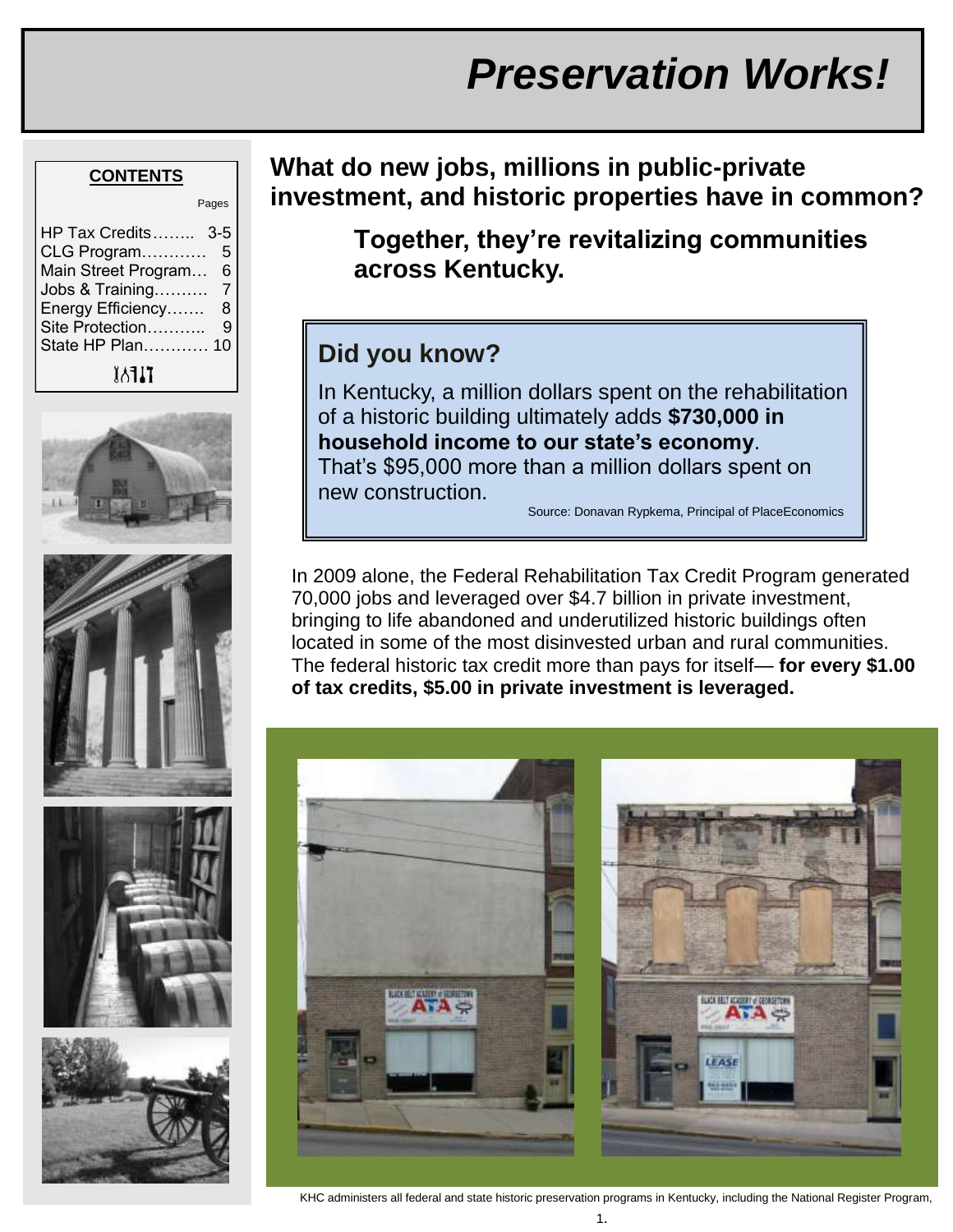*More and more, Kentuckians are recognizing that rehabilitating and adaptively reusing historic properties is a proven economic development strategy that creates jobs, attracts private investment, promotes environmental sustainability, generates tax revenue, and contributes to our quality of life.*

# $I\Lambda$



Mayfield Electric & Water Systems Building (1955). Graves County. Listed in the National Register in 2011.



Jenkins School (1912) Letcher County Listed in 2011



Yew Dell Gardens Oldham County Listed in 2011



Kalarama Saddlebred Horse Farm (ca. 1904) Washington County Listed in 2011

#### **The National Register of Historic Places**

Authorized under the National Historic Preservation Act of 1966, the National Register of Historic Places is the nation's official list of significant cultural resources worthy of preservation. Kentucky is ranked fourth in the nation in National Register-listed properties.

National Register status does not affect property ownership rights, but it does provide a measure of protection against adverse impacts from federallyfunded and licensed projects.

**To take advantage of historic tax credits, a property must be listed in or eligible for listing in the National Register of Historic Places**. See the Kentucky Heritage Council website to learn more: **[www.heritage.ky.gov](http://www.heritage.ky.gov)**

**Georgetown Main Street Commercial District**  Pullen Building (ca. 1880).

This late 19th century commercial property was rehabilitated in 2008 by Lewis and Lynne Wolfe who used both the state historic preservation tax credit and the federal historic tax credit.

The previously vacant building now houses a retail business and second story apartment.

This rehabilitation project won an Ida Lee Willis Preservation Project Award in 2009.



Historic Resources Survey Program, federal & state rehabilitation tax credit programs, Kentucky Main Street Program, & Certified Local Government Program.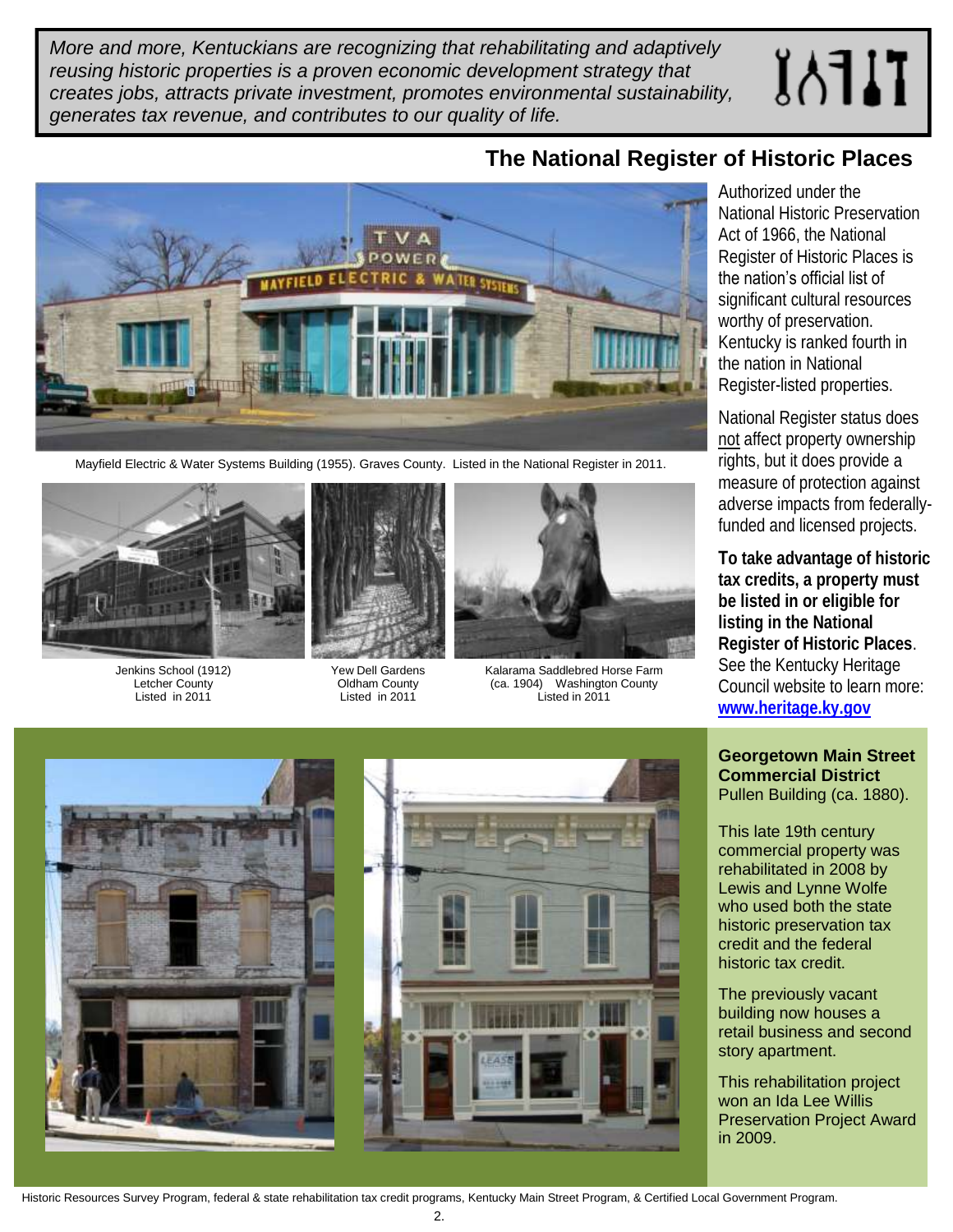# **IATIT** *Preservation is Private Investment*

The **Kentucky Historic Preservation Tax Credit Program** was enacted in 2005.

In just six years,

- This program has generated **\$197.1 million in capital investment**, leveraged by \$13.5 million in state tax credits.
- **501 rehab projects have been approved** for allocation.
- **310 residential & commercial projects have been completed** and awarded tax credits.

The Kentucky Heritage Council administers the Kentucky Historic Preservation Tax Credit Program, as well as the Federal Rehabilitation Tax Credit Program, a fully-funded 20% credit for commercial properties. To learn more, see **[www.heritage.ky.gov/incentives](http://www.heritage.ky.gov/incentives)**.

#### **Whiskey Row Historic District**

Along the 100 block of Main Street in Louisville, adjacent to the new KFC Yum! Center, CITY Properties Group and Valle and Stephen Jones are co-developing a mixed commercial/residential project— Whiskey Row Lofts. Both state and federal preservation tax credits contribute to the financial feasibility of the project.

Another developer will be rehabilitating five of the remaining seven buildings along the same block, also utilizing preservation tax credits.

The overall economic impact of the developed block will translate to an estimated \$1.9 million in tax revenue for the State of Kentucky and \$1.4 million in local tax revenue.\*

\*calculated through the Preservation Economic Impact Model (PEIM), Rutgers University, Center for Urban Policy Research.





#### **Old Louisville Historic District**

Gary & Diane Kleier are rehabilitating their historic house in Louisville, and they"re planning on using state historic preservation tax credits to defray some of the costs. From the beginning, the Kleiers intended this project to be an example of green building with repair and reuse of existing windows, restoration of the original terne metal roof, and installation of a geothermal heat pump system.



*drawing produced by Joe Pierson & CITY Properties Group*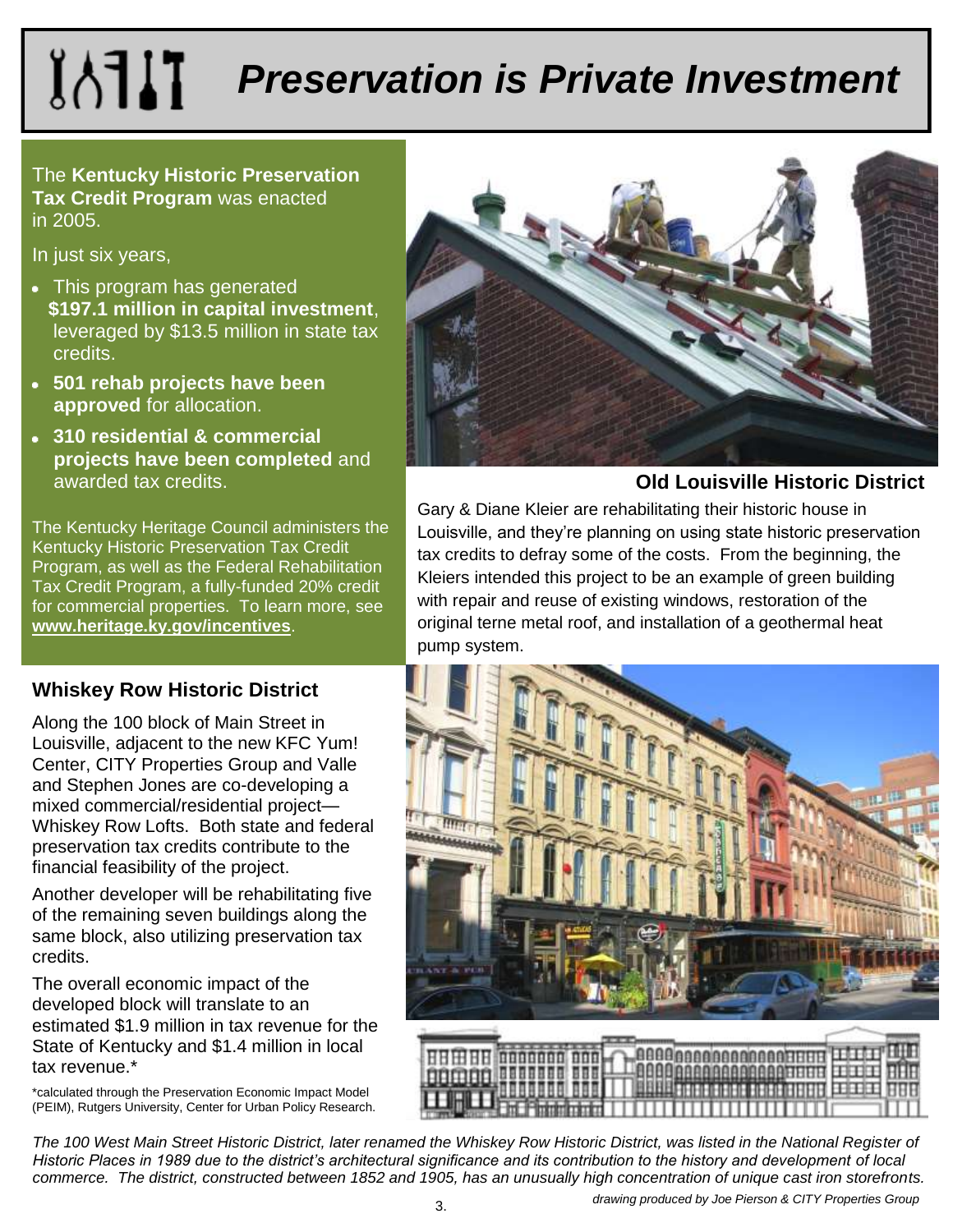# *encouraged by financial incentives*

# TJFAI

#### **Independently-Owned Small Businesses**

When salon owner-operator Patti Stahl North located her business, Lasting Impressions Salon & Spa, in downtown Maysville, it was a decision based on the economics of building ownership versus variable lease terms. Recognizing the potential for good visibility, she invested in a two-story, late 19th century commercial building. And her investment has paid off—two new tenants provide additional revenue, and work is underway to transform the second story storage space into a downtown residence for her and her family.

She is using the 20% federal historic preservation tax credit for the commercial income portions of the building and the 30% owner-occupied state tax credit for the second story.

*Maysville has been a Kentucky Main Street city since 1999 and a Certified Local Government since 1988. 20% of all Kentucky Historic Preservation Tax Credit funds are allocated to projects within Main Street Program district boundaries.*



#### **Non-Profit Organizations**

Roof gets ready for another 200 years



*Story & Photo by Charles Bertram, Lexington Herald Leader, July 19, 2011*

Pisgah Presbyterian Church, Woodford County

Churches are usually non-for-profit entities, and as such, have no tax liabilities. But because the Kentucky Historic Preservation Tax Credit Program has a **transferability option**, *non-profit organizations can use the state credit to re-coup rehabilitation costs*  by "selling" their credits to a financial institution.

Pisgah Presbyterian Church in Woodford County is using the transferability option to help fund a roofing

project.



*Pisgah Presbyterian Church was listed in the National Register in 1983.*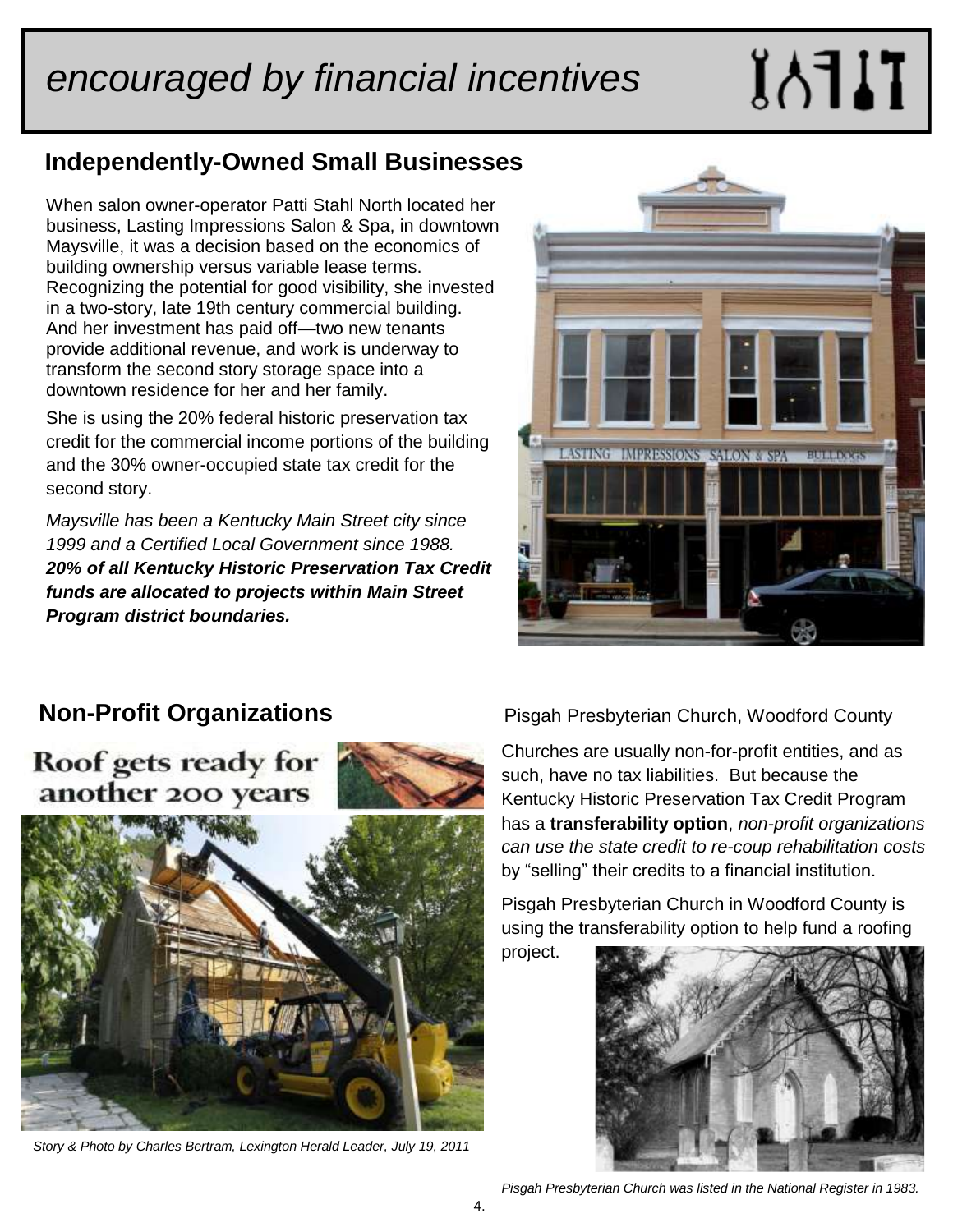# **IAFAIT**

# *Preservation is Collaboration*

## **PROVIDING AFFORDABLE HOUSING**

**Covington** is our state's fifth largest city and the most densely populated in northern Kentucky.

A spiraling pattern of neglect in the city"s east end led to the disrepair and eventual abandonment of a number of significant historic properties. With the assistance of federal funds, the City of Covington purchased about 70 of these properties and then worked with the Housing Authority of Covington (HAC) to develop a plan for reuse.

The Model Group, along with its architect, CityStudios, responded with an interesting solution—apply for Low Income Housing Tax Credits, as well as historic tax credits, to complete a phased redevelopment project, which would require long-term partnerships between Model Group, the city, HAC, the Kentucky Housing Corporation, the Kentucky Heritage Council, multiple investors and lenders, and the community.

This project, now referred to as the **Eastside Revitalization Project**, includes **over 40 rehabilitated historic properties and about 114 housing units**. It has transformed vacant historic buildings into safe, affordable housing, while retaining the integrity of the historic neighborhoods.



Above, a portion of the Eastside Revitalization Project. Rehabilitated properties are shown in **red**. Map courtesy of the City of Covington, Community Development Department.

## **THE CERTIFIED LOCAL GOVERNMENT PROGRAM**



The **Certified Local Government Program** was established in 1980 as a federal, state, and local partnership to help communities develop and sustain local historic preservation programs. Because the use of historic preservation planning tools, like identification and survey, is strongly encouraged, the CLG Program is closely tied to **community planning efforts**. Today, Kentucky has 24 Certified Local Governments that have the opportunity to participate in **an annual matching grant program**.

To find out if your community qualifies for this cooperative program, see the KHC website at **[www.heritage.ky.gov/mainstreet/clgs](http://www.heritage.ky.gov/mainstreet/clgs)**.

*Pictured above, the City of Bardstown, a Certified Local Government since 1986, conducted a historic property survey and a National Register nomination to extend the boundary of the Bardstown Historic District. This work was not only used as a community planning tool, but it also helped the properties within the expanded boundary, mostly mid-twentieth century residences, to potentially qualify for historic tax credits. The project was funded in part with a Certified Local*  **Government grant**.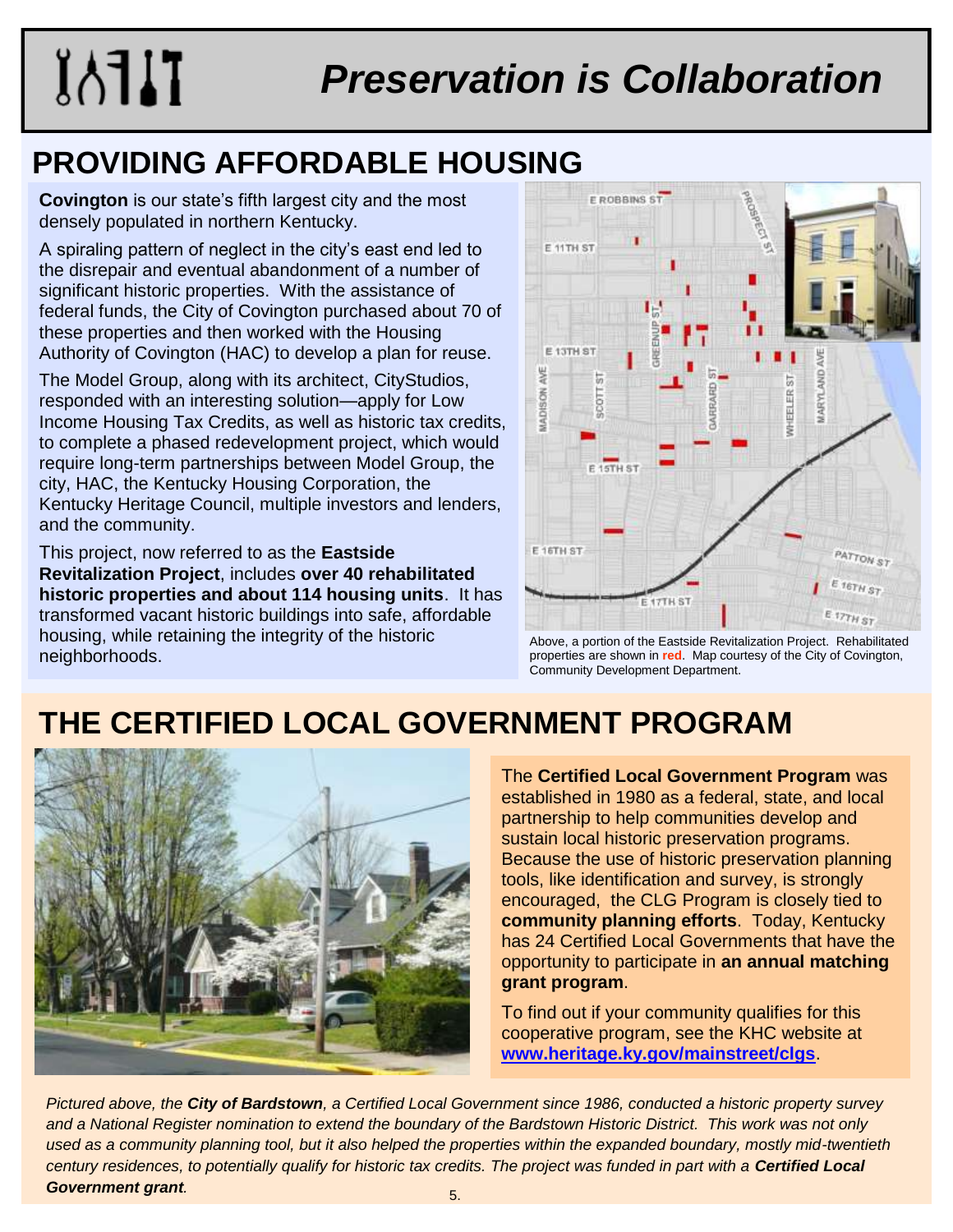# *through public-private partnerships*

### **THE KENTUCKY MAIN STREET PROGRAM**



 $I$ 



The **Kentucky Main Street Program** fosters a community driven, comprehensive four-point approach to downtown revitalization by advocating community self-reliance and reuse of traditional commercial districts. **Kentucky currently has 72 participating Main Street communities**.

Since its inception in 1979, the Kentucky Main Street Program has generated more than **\$3.8 billion dollars of public-private investment** throughout the state.

In 2010 alone, the Kentucky Main Street Program reported more than **\$465 million dollars invested** in Kentucky communities, representing:

- **720 net jobs** in Main Street districts,
- **367 new businesses**,
- **391 downtown** buildings rehabilitated,
- **\$394,219,405 in public investment**,
- **\$72,630,458 in private investment**, and
- **250,312 volunteer hours** committed by board members and community supporters.

To learn more about the Main Street Program, visit the KHC website, **[www.heritage.ky.gov/mainstreet](http://www.heritage.ky.gov/mainstreet)** or the National Main Street Solution Center website, **[www.preservationnation.org/main-street/resources](http://www.preservationnation.org/main-street/resources)**.

The Main Street Program offers practical solutions to many of the problems currently facing traditional commercial districts. With its demonstrated track record of creating new jobs and businesses, attracting new investment, rehabilitating and reusing historic buildings, and strengthening community identity, the Main Street Program has become one of the most successful economic development strategies in the nation.



*Promotion is one of the four points of the Main Street Approach. The goal of promotion is to create a positive image that will improve consumer and investor confidence in your commercial district. The City of Bellevue has been a Main Street community since 2003, and Bellevue Renaissance has become well-known for its downtown promotions, like the one pictured above—Shop Bellevue! "Rain or Shine."*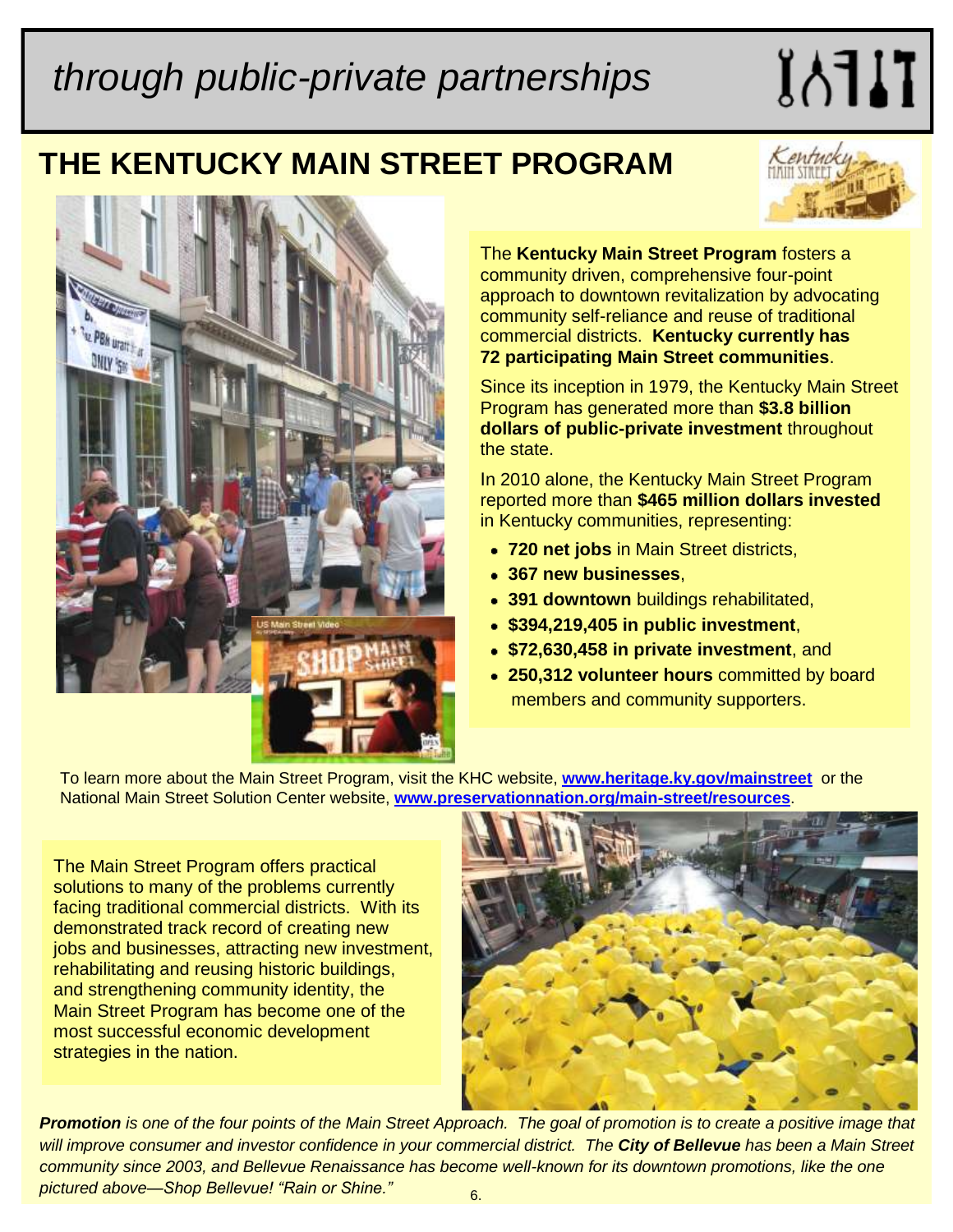## *Preservation is Jobs*

# **TIFAX**

## **PRESERVATION TRADES**

Rehabilitation of historic properties is a multi-billion dollar industry in the U.S. It provides jobs for builders, craftsmen, plumbers, electricians, painters, architects, appraisers, manufacturers the list goes on and on.

Jobs generated by historic rehab generally require higher skill levels and pay better wages than those generated by new construction.

In 2009 and 2010, historic rehabilitation created more than 145,000 jobs nationwide, mostly in the construction, manufacturing, service, and retail sectors.



#### **Did you know?**

A million dollars spent in the rehabilitation of a historic building on average **adds 23 jobs to a local economy**. That's 2.5 more jobs than a million dollars spent on new construction and 8 more jobs than a million in manufacturing output.\* Public preservation training is provided annually across the state by cities, preservation non-profits, colleges, and KHC for people of every skill level from new property owners who want to know more about building maintenance to professional craftsmen. See the KHC website for future training opportunities at **[www.heritage.ky.gov.](http://www.heritage.ky.gov)** 

*Above, the City of Paducah hosted a three-day window restoration workshop in April 2011 that was funded in part with a Certified Local Government grant.*



*The Pine Mountain School for Practical Historic Preservation, a collaboration between the Kentucky Heritage Council and the Pine Mountain Settlement School, hosted a round log building workshop in March 2011 at the Putney Ranger Station in Harlan County.* 



*Pictured above, students from Burgin Elementary School in Mercer County learn first-hand how a timber frame building is constructed.* 

For more information about the building trades, see the **Preservation Trades Network** at **<http://www.iptw.org>**.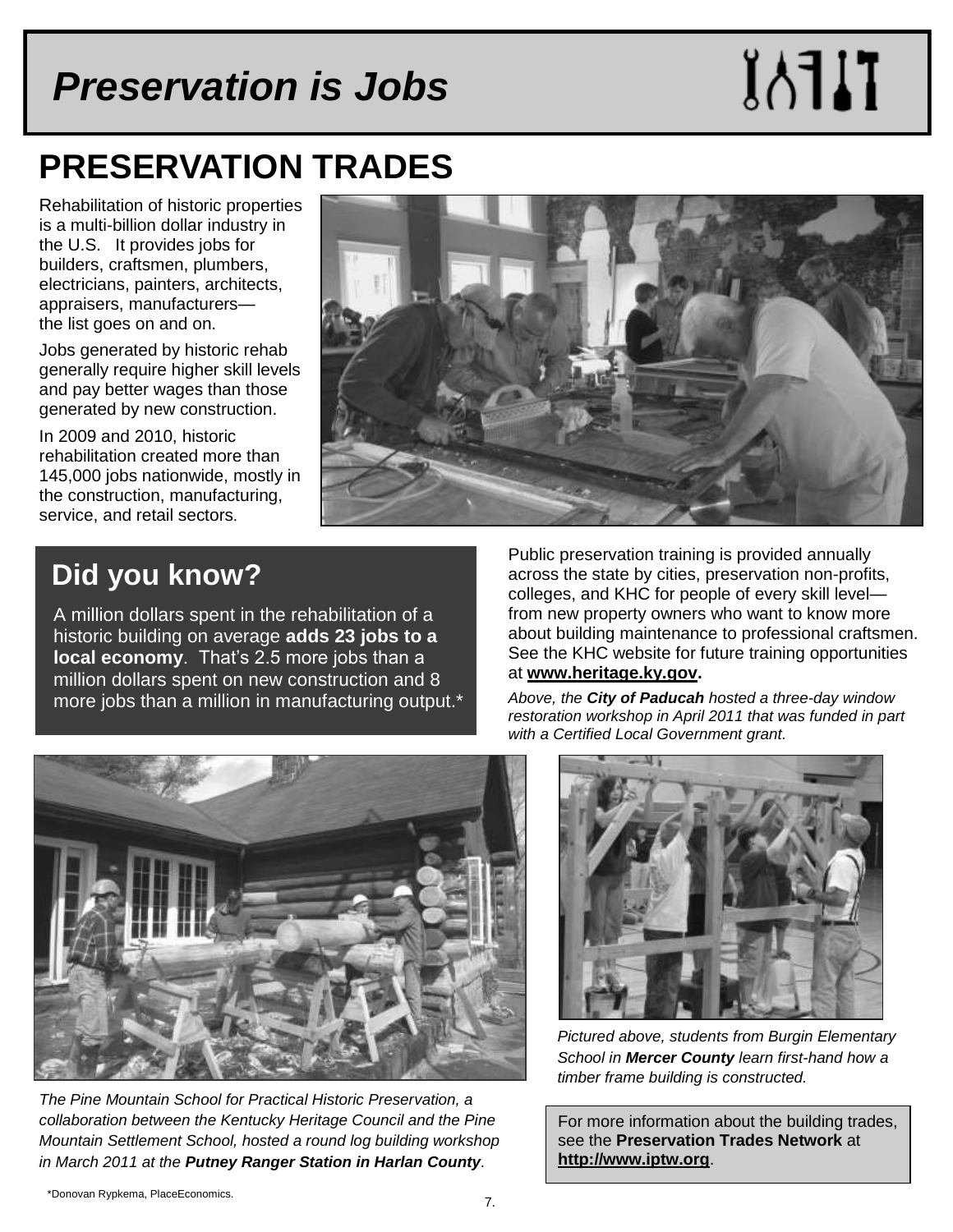# *Preservation is Green*



Sustainable development is "development that meets the needs of the present without compromising the ability of future generations to meet their own needs."\* To be environmentally sustainable or "green," buildings should: (1) efficiently use energy and other natural resources;

- (2) protect occupant health; and
- (3) reduce waste, pollution, and environmental harm.

Too often, many see demolition of existing buildings and new construction as sustainable development. Likewise, many believe that window replacement and other damaging alterations are necessary to improve the energy performance of older buildings. But is this really the case?

Preserving and reusing buildings conserves embodied energy and reduces the need for new, raw materials. When existing buildings are demolished, energy is wasted and building materials are discarded in our landfills. Each year, millions of tons of constructionrelated materials are dumped in landfills, accounting for nearly **one-third** of our nation's total solid waste.

**\***1987, U.N. Bruntland Commission"s report, *Our Common Future*.



In 2011, the Window Preservation Standards Collaborative, Preservation Trades Network, and the Kentucky Heritage Council, hosted the **National Window Preservation Summit** at the Pine Mountain Settlement School in Harlan County.

The purpose of this nationwide summit was to gather energy testing data to develop national standards for the repair and weatherization of historic windows. Participants traveled from 21 states & Ontario, Canada to attend. The new national historic window standards are targeted for publication in December 2011. See the PTN website for details [www.iptw.org](http://www.iptw.org)



#### **SIX THINGS YOU MAY NOT KNOW ABOUT ENERGY EFFICIENCY & HISTORIC BUILDINGS**

- 1. Reusing a 5,000 sq. foot building saves the carbon consumed by 85 homes in one year. Reusing a 100,000 sq. foot building saves the equivalent of the carbon emitted by 1,600 homes in one year.
- 2. According to the Building and Social Housing Foundation, it takes about **50 to 65 years** for a new, energy efficient building to save the amount of embodied energy lost in demolishing an existing building.
- 3. The U.S. Energy Information Administration found that buildings constructed during the early 1900s were more energy efficient than those built from 1950-2000. Why? Many of these older homes were built with non-mechanical, energy-saving features, like deep eaves for shading, crossventilating hallways, and operable windows.
- 4. Air infiltration occurs in buildings through many conduits—attics, chimneys, vents, even electrical outlets, but more heat is lost through your roof than any other part of your house. By adding just 3 1/2 inches of insulation in your attic, you save more energy than replacing your windows, and the insulation will cost a lot less.
- 5. By simply adding weatherstripping to an existing window, you can increase a window"s energy efficiency by as much as 50%.
- 6. **Most vinyl replacement windows only last about 10-15 years**; however, they"ll last forever in a landfill. Replacement windows that contain vinyl or PVC are also toxic to produce and create toxic by-products.

Sources: National Park Service, National Trust for Historic Preservation, Don Rypkema, U.S. Energy Information Administration

 For more information about energy efficiency and historic buildings, contact the Kentucky Heritage Council or view "The Greenest Building" at **[www.thegreenestbuildingmovie.com](http://www.thegreenestbuildingmovie.com)**.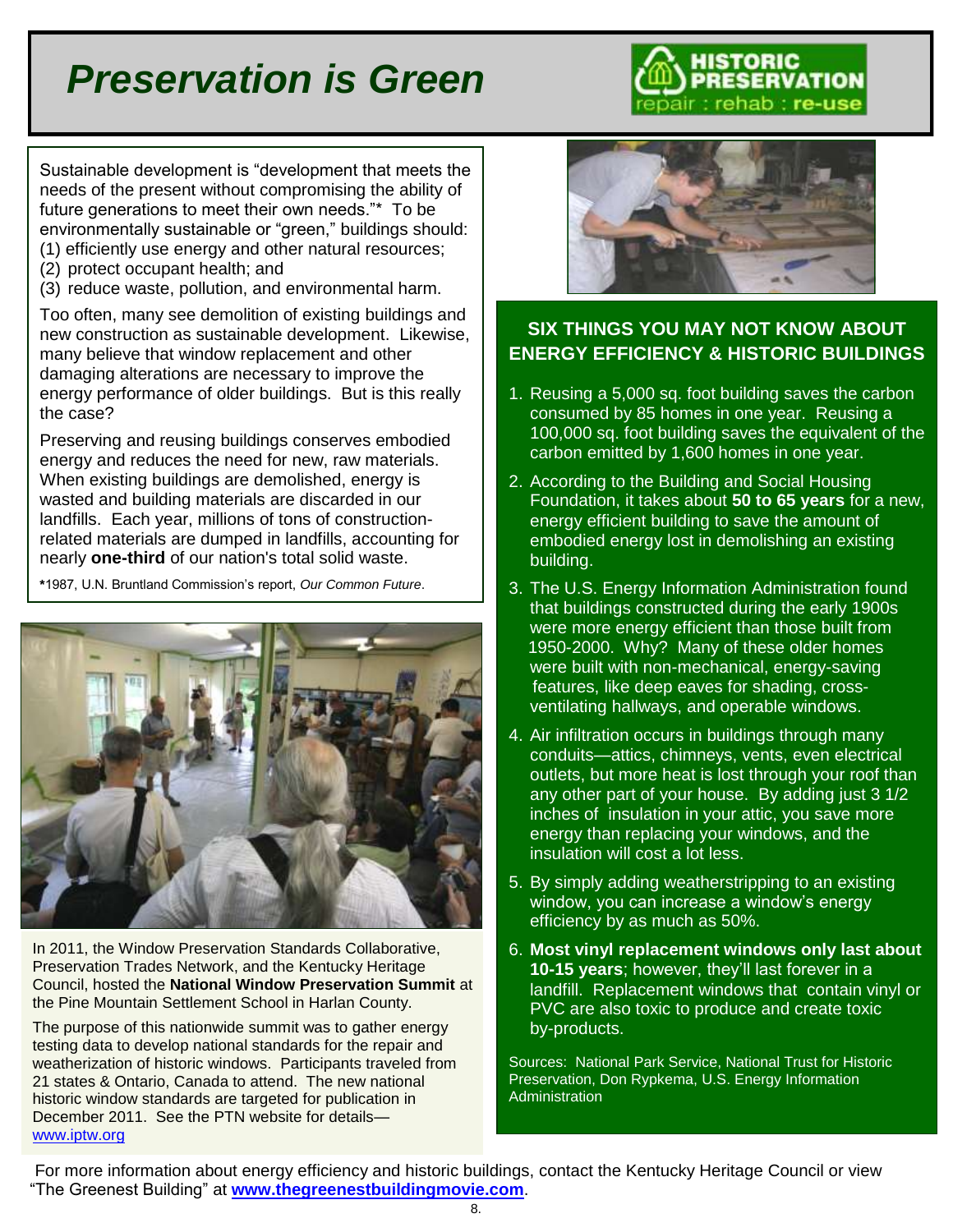# *Preservation is Site Protection*

### **PRESERVATION OF ARCHAEOLOGICAL SITES**



*Geophysical survey gives archaeologists a non-invasive tool to "see" what may lie beneath the ground's surface. The black and white image above is a result of a recent geophysical survey. Because this study did not involve excavation, it adhered to the terms and conditions of the preservation easement.*

Unfortunately, not all archaeological sites on private property have this protection. At the Slack Farm Site, prehistoric burials were systematically looted to obtain artifacts for sale and private collections. **Despite state and federal laws prohibiting the desecration of graves, some looters and grave robbers persist in this illegal activity.**

While most of Kentucky"s archaeological sites are located on private property, many others are located on lands owned or leased by the Commonwealth, state agencies, cities or counties. These sites are protected under the *Kentucky Antiquities Act*, which prohibits the willful damage or destruction of archaeological sites on such public lands and requires a permit from UK"s Department of Anthropology in advance of any activity that may result in the exploration, excavation, appropriation or removal of archaeological sites or objects of antiquity.

Kentucky has a rich prehistoric and early historic past, as illustrated by the numerous archaeological sites that have been identified in *all 120 counties* of the Commonwealth.

Archaeological sites remain as fragile and irreplaceable evidence of our past. The best protection for these sites is preservation in place—something the landowners of the prehistoric mound site pictured to your left took very seriously. So seriously, in fact, that they placed a preservation easement on their property.\*

A **preservation easement** offers property owners flexibility in land management, while protecting sites for future generations by limiting the types of activities that take place there. Additionally, easements can afford property owners tax benefits.



*This picture shows desecration of the graves of more than 800 men, women, and children at the Slack Farm Site, a heavily looted prehistoric cemetery in Union County. Photo taken in1988.*



While easements and legislation go a long way to protect threatened sites, education and public outreach are also essential components to preservation. Educating the public about Kentucky"s rich heritage is a key mission of the **Kentucky Archaeological Survey (KAS)**, which is jointly administered by KHC and the UK Department of Anthropology. **Only through collective efforts of legislators, law enforcement, preservation professionals, and concerned citizens will we successfully ensure Kentucky's heritage for future generations.**

*KAS archaeologist Jay Stottman helps Elkhorn Elementary students learn about historic lifeways through a hands-on archaeological lesson conducted at Liberty Hall Historic Site, a National Historic Landmark in Frankfort. Photo provided by Liberty Hall Historic Site*

\*easement held by the Kentucky Heritage Council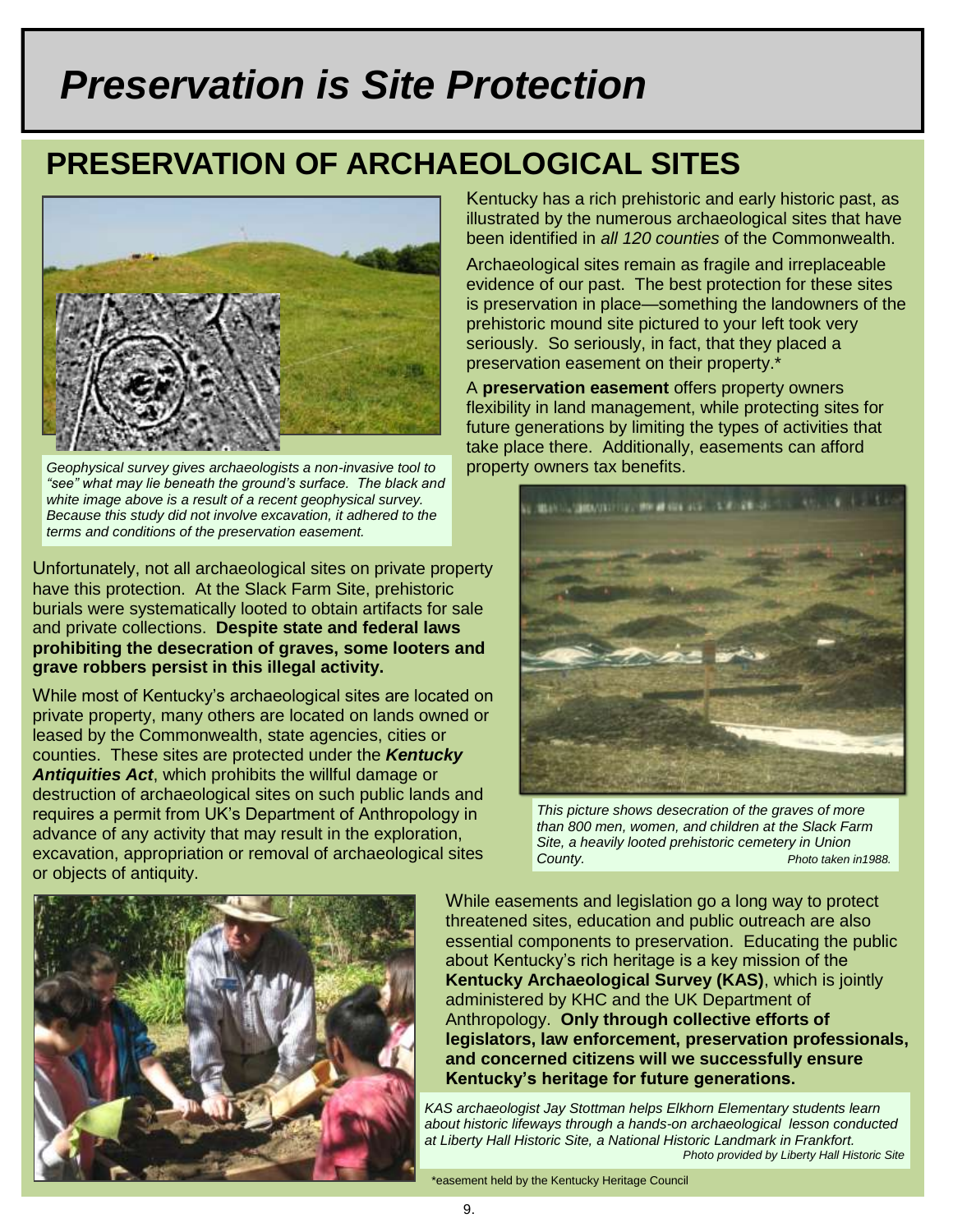### **The Kentucky State Historic Preservation Plan**

The *Kentucky State Historic Preservation Plan* describes a vision for historic preservation, addressing critical issues affecting our cultural resources and future goals and actions. Success depends on all of us—citizen advocates, elected officials, local preservation commissions, preservation professionals, government agencies, educators, preservation organizations, and interested individuals—who, together, will be responsible for carrying out the historic preservation agenda outlined in the state plan.

#### *The 2010-2014 Kentucky State Historic Preservation Plan*

- **Goal 1:** Strengthen existing or create new state funding mechanisms and legislation to sufficiently meet historic preservation needs throughout the state.
- **Goal 2:** Increase understanding, awareness, and involvement in historic preservation through educational programming and technical training.
- **Goal 3:** Intensify efforts to locate and assess Kentucky"s significant historic and cultural places through identification, survey, research, evaluation, and registration.
- **Goal 4:** Integrate historic preservation planning into comprehensive planning efforts for effective community growth and development.

*"We are blessed to live in an area of outstanding natural beauty and remarkable history...It is imperative that public and official knowledge and appreciation of these invaluable resources become more widespread if we are to protect [them] and honor our heritage."* 

 *survey response (Fayette County)*

Early public participation is integral to the planning process. In 2009, comments were solicited from citizens across the state. The survey generated responses from 66 counties.

One of the first survey questions asked was,  **"What do you consider to be the top three critical issues or greatest challenges facing historic preservation in your community?"**



Note: "other issues" included, but were not limited to: (1) a need for a state preservation grant program for "bricks and mortar" projects, (2) lack of preservation professionals in local government, (3) looting of archaeological sites, (4) underutilization of heritage tourism sites, (5) lack of communication between building code inspectors and local historic district review boards and (6) Certified Local Government status should be established.

í To view the *2010-2014 Kentucky State Historic Preservation Plan* in its entirety, see the Planning page on the Kentucky Heritage Council website, **[www.heritage.ky.gov/planresearch](http://www.heritage.ky.gov/planresearch)**.